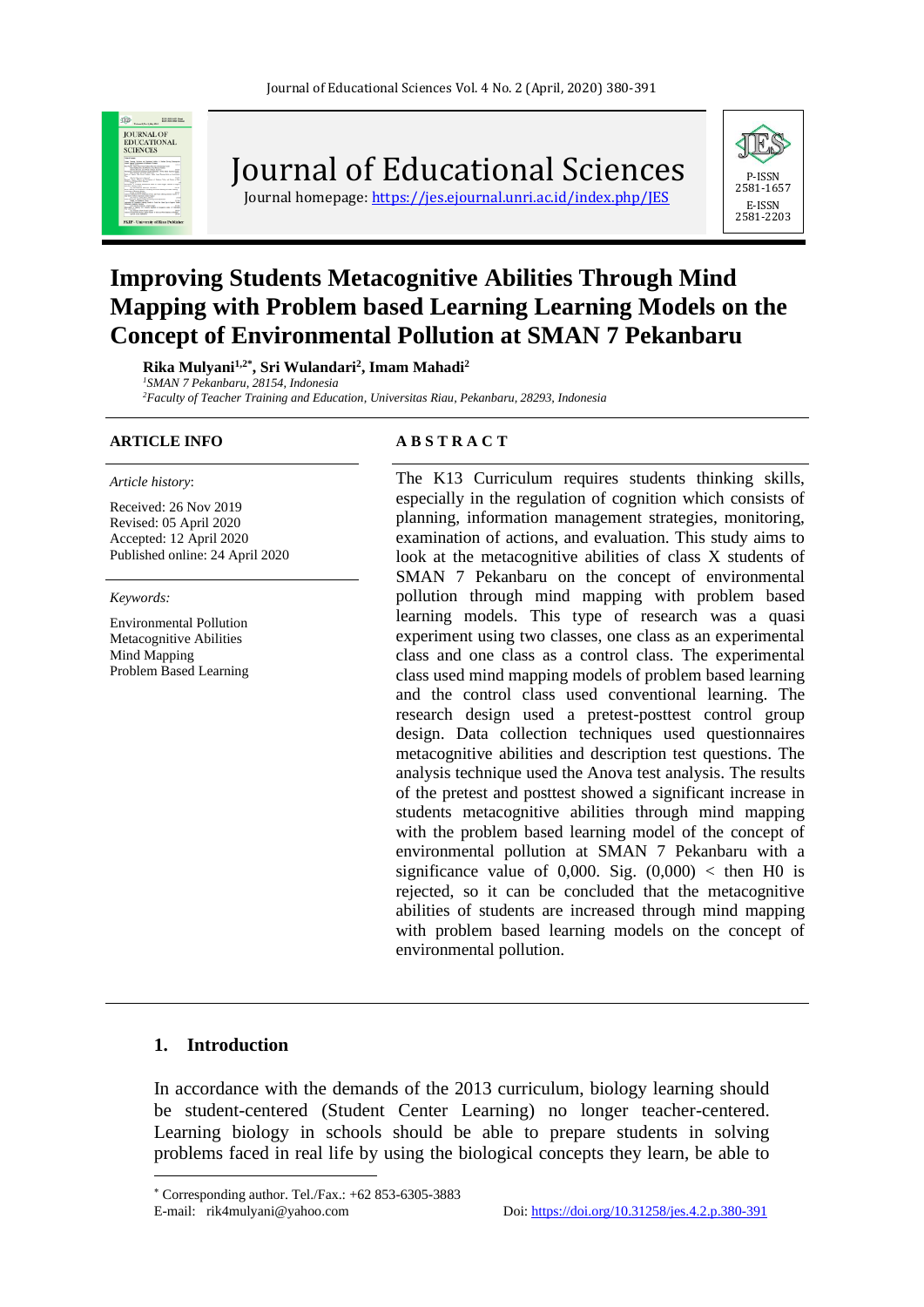make decisions appropriately using scientific concepts, be able to anticipate the negative impacts of scientific and technological progress and be able to think anticipatively into the future front (Suastra, 2013).

Students are required to play an active role in learning activities, develop concepts and interpret the learning outcomes they receive by giving problems. The independence of students in solving problems, being able to think and manage the work done in obtaining a solution is related to students' metacognitive. Success in problem solving is very closely related to students' thought processes at the metacognitive level. In accordance with the opinion of Suherman, (2001) states that with metacognitive abilities, students can have high ability in solving problems because every step that is done can awaken his thought process, so he can solve problems optimally.

One learning model that provides many opportunities for students to develop students' metacognitive abilities is problem-based learning (PBL). PBL model learning is done by providing stimuli in the form of problems which are then carried out problem solving by students which are expected to improve students' metacognitive abilities in the achievement of biology learning material. Researchers chose environmental pollution material which is one of the ten threats officially warned by the High Level Threat Panel of the United Nations about environmental damage.

The concept of environmental pollution falls into the category of PISA and TIMSS questions and is in accordance with 3.10 basic competencies learned in high school, namely analyzing data on environmental changes and the impact of these changes on life. By giving environmental problems in Riau Province, it is expected that students' metacognitive abilities will improve in an effort to solve existing problems, think of the problems presented, then make appropriate decisions and solutions to what is done. So, metacognitive ability is very important to have students, because it relates to problem solving and student independence in learning.

Provision of problems can be applied with a problem based learning model or problem based learning. PBL models encourage students to more actively explore their own knowledge and work together to solve problems presented by the teacher. To overcome the difficulties in processing and organizing extensive information or subject matter, it can be assisted with learning media, one of which is Mind Mapping as a student learning media (Hilman, 2014). Mind map in this study is used as a summary to build concepts of knowledge and increase student learning independence that has an impact on students metacognitive abilities.

Pre researching the results of observations made by researchers through interviews with teachers at SMAN 7 Pekanbaru, the teacher has not implemented a learning model that is able to improve students metacognitive abilities. This is also in line with the results of interviews with students, it appears that students efforts are not optimal during the learning process, immature learning planning and the ability of students to think about their weaknesses in learning and find the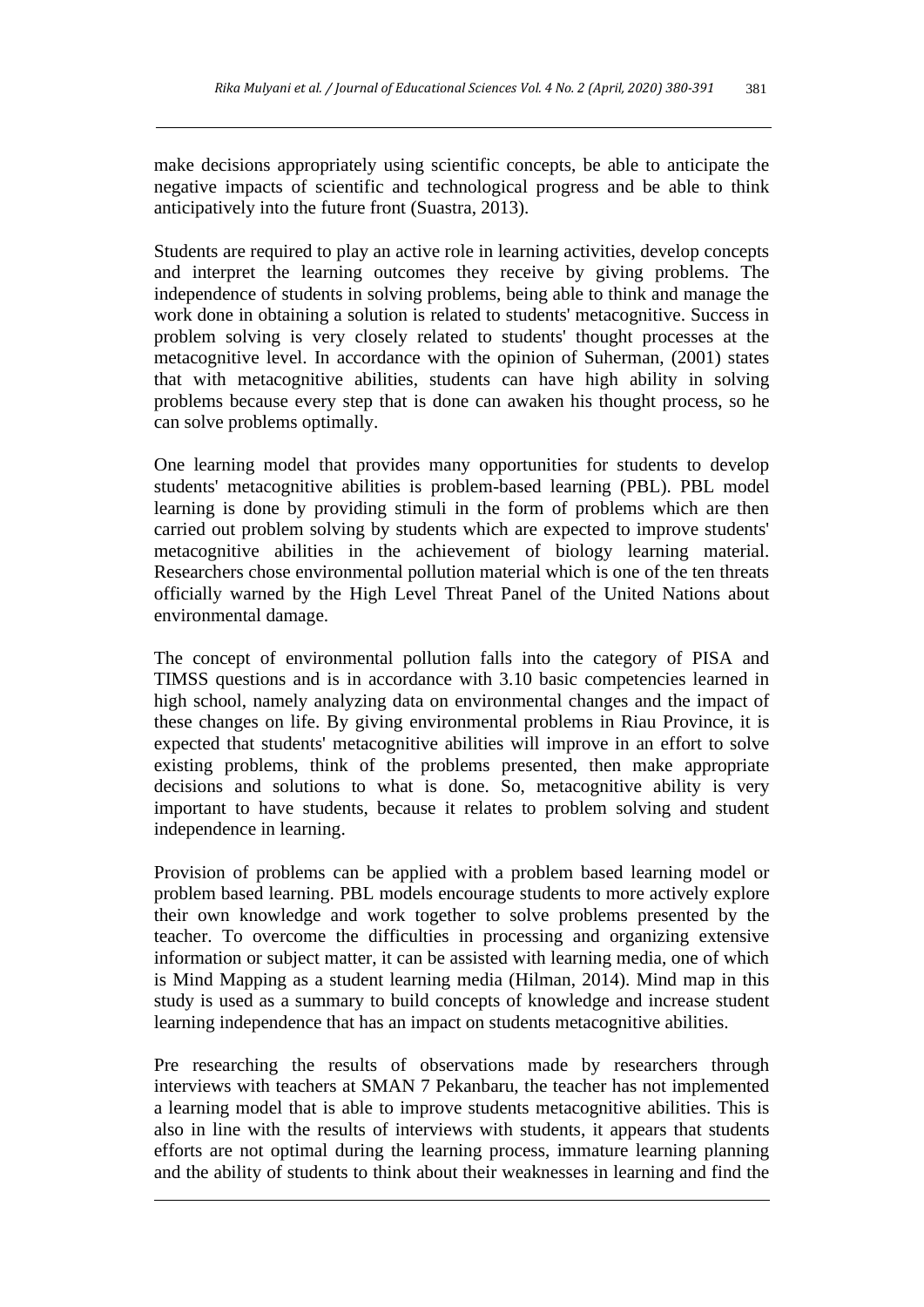right solution, is still lacking. In accordance with the opinion of Paidi, (2008) that learning biology is seen as having the potential to empower students' metacognitive abilities, in their daily lives teachers rely solely on teaching methods that strengthen aspects of student memory.

By using mind mapping with the problem based learning model, students are expected to be able to express their ideas and ideas to solve the problem under study. In addition, students' metacognitive abilities can be assessed through mind mapping with student learning experiences (metacognitive regulation) in the form of planning, monitoring, and evaluation. This is in accordance with research conducted by Farrand et al., (2002) found that mind mapping not only helps students in learning, but encourages deeper levels of learning, especially when paired with problem-based learning models.

Based on the background above, the problem formulation in this study is how to increase metacognitive abilities through mind mapping with problem based learning models on the concept of environmental pollution. Students' metacognitive abilities are one of the thinking abilities that students need to master for their cognitive use in solving problems, especially in learning biology. The metacognitive awareness instrument was first developed by Schraw et al., (1994) under the name MAI (A Metacognitive Awareness Inventory), developing a Likert attitude scale measuring cognitive regulation with the Metacognitive Awareness Inventory (MAI). This scale is to confirm the existence of five factors that are related to the regulation of cognition.

The relationship between learning problem based learning with students' metacognitive abilities explained by Suherman, (2001) students who have high metacognitive abilities in solving problems have a way in every step that is done and can awaken their thought processes, so he can solve problems optimally. A person's ability to determine a plan or strategy in making and completing mind mapping shows the better the metacognitive abilities they have. This study aims to determine students' metacognitive abilities through mind mapping with problem based lerning models.

## **2. Methodology**

This type of research was a quasi-experimental type. This study used two classes, one class as an experimental class and one class as a control class. The research design used a pretest-posttest control group design. According to Sugiyono, (2014) the research design consisted of two groups chosen randomly. The ability of both groups was measured by pretest before treatment and posttest after treatment. The research site of SMAN 7 Pekanbaru was conducted in the even semester from April to June 2019.

The research population used all students of Pekanbaru 7 Senior High School in 2018/2019 Academic Year. The research sample consisted of 71 students in each class consisting of 35 MIPA 4 students and 35 students in MIPA 2. The sampling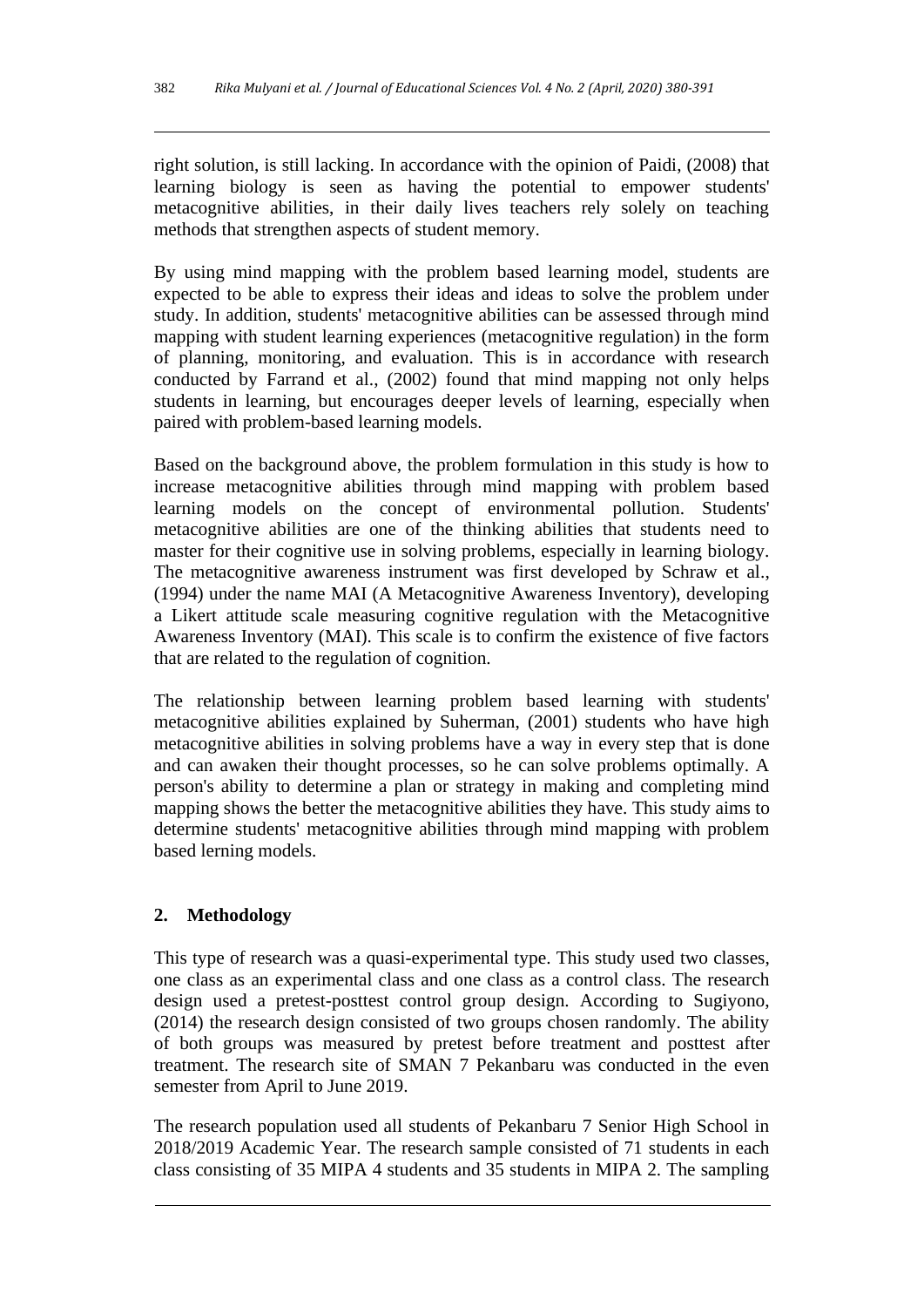technique was total sampling. The parameters used in this study are the students metacognitive abilities with data collection techniques using a questionnaire, and a description test in the form of a pretest and posttest. The categorization of students metacognitive awareness questionnaire scores was based on the modification of Paidi (2008) as in Table 1.

| Interval $(\% )$ | Value | Category  |
|------------------|-------|-----------|
| 85-100           |       | Very good |
| 71-84            |       | Good      |
| 57-70            |       | Enough    |
|                  |       | Very less |

Table 1. Categorization score scores of students' metacognitive awareness questionnaires

Analysis of metacognitive abilities through mind mapping with Problem Based Learning (PBL) learning models was done by testing One Way ANOVA (Analysis of Variance) or Anova one factor.

### **3. Results and Discussion**

The metacognitive abilities of students to be measured. There are 5 aspects of cognitive regulation, namely (1) planning, (2) information management strategies, (3) monitoring, (4) examination of actions, and (5) evaluation. Metacognitive abilities were measured with a Metacognitive Awareness Inventory (MAI) questionnaire and a description item. Prior to the pretest, the questions were tested on grade X students to measure reliability, validity, different power, and level of difficulty using SPSS.

Measuring metacognitive abilities were conducting pretest before the treatment was carried out. After 4 meetings through mind mapping with problem based learning models in the experimental class and conventional models in the control class, the posttest was done to see the increase in students metacognitive abilities on the concept of environmental pollution through questionnaires and question details. The results of the overall data assessment of the metacognitive indicators of students before treatment (Pretest) and after treatment (Postest) between the experimental class and the control class are presented in Table 2.

|                                                                      | <b>Experiment Class</b><br>$(X$ MIPA 4) |           | <b>Class Control</b> |         |
|----------------------------------------------------------------------|-----------------------------------------|-----------|----------------------|---------|
| <b>Indicators of Metacognitive</b><br><b>Awareness Questionnaire</b> |                                         |           | (X MIPA 2)           |         |
|                                                                      | Pretes%                                 | Postes %  | Pretes %             | Postes% |
| Planning                                                             | 68                                      | 87        | 62                   | 77      |
| Information management strategy                                      | 66                                      | 87        | 61                   | 73      |
| Monitoring                                                           | 68                                      | 89        | 63                   | 76      |
| Action check                                                         | 70                                      | 92        | 63                   | 78      |
| Evaluation                                                           | 66                                      | 85        | 62                   | 73      |
| Average                                                              | 68                                      | 87        | 62                   | 75      |
| Category                                                             | Enough                                  | Veru Good | Enough               | Good    |
|                                                                      |                                         |           |                      |         |

Table 2. Scoring metacognitive awareness questionnaire scores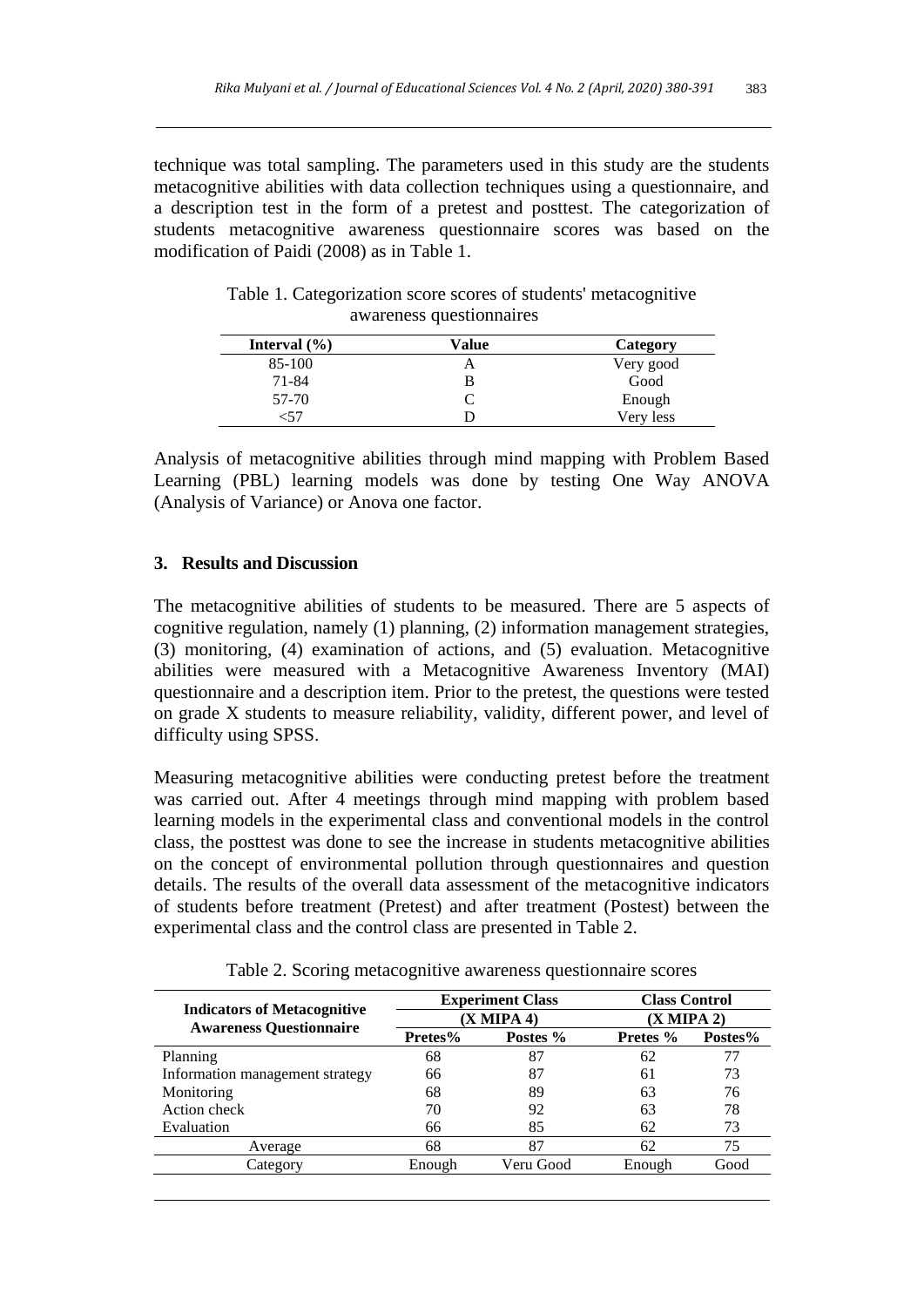## *Planning Indicators*

The experimental class has the higher value, because it involves students to find the right alternative answers, provide opportunities for students to contribute ideas in problem solving, train students to work together in discussing and solving a problem. In the control class the student has no alternative in how he learns. This resulted in students awareness of achieving learning goals is still low. Students are able to do planning when making mind mapping, students are able to predict, check material and determine the things they will include in the mind map, including keywords, links in concepts, strategies for sorting environmental pollution concepts, and allocating effective time in completing assignments. In line with Tanriseven's opinion, (2014) explained that the use of mind maps as a planning tool allows students to have a better understanding of the use of mind maps for planning purposes, goal setting, exam preparation, and group activities so that the learning conducted will become more lively, varied, and accustom students to solve problems by maximizing the power of thought.

### *Information Management Strategy Indicators*

In this incator, the experimental class has also the highest value, because students read information that has been provided in the LKPD related problems in Riau Province, by linking information provided by focusing on one problem that will be solved using examples and data to look for sources of pollution, pollutants, mechanisms pollution, impact on the environment and humans and efforts to prevent environmental pollution. In the experimental class students find more information, to build knowledge concepts and responses during completing assignments or problems that can practice metacognitive compared to control classes that only get information from the teacher. In line with the opinion of Paidi, (2008) the skills or strategies for managing information can be used to process information more coefesien, combine, conclude, focus or determine priorities.

### *Monitoring Indicators*

The monitoring indicator, the experimental class has also the highest value, because students are given the opportunity to argue for answers to questions based on their thinking and actively ask questions and can answer problems with several solutions. The problem presented by researchers is in the form of ill-structured solutions of more than one (Tan, 2009). When students complete LKPD well, monitoring the results of problem solving that makes sense and is easy to understand. Mind mapping presentations can also help teachers monitor student understanding. The teacher monitors the course of the discussion and directs every question answer that is less relevant than the discussion activity. In accordance with the opinion of Flavell (in Cooper, 2004) that students who monitor or monitor cognitive processes will get better cognitive decisions than students who do not do it and need to be done by each student to monitor learning progress. In the control class students feel that memorizing subject matter is more supportive of their learning outcomes than monitoring the learning process.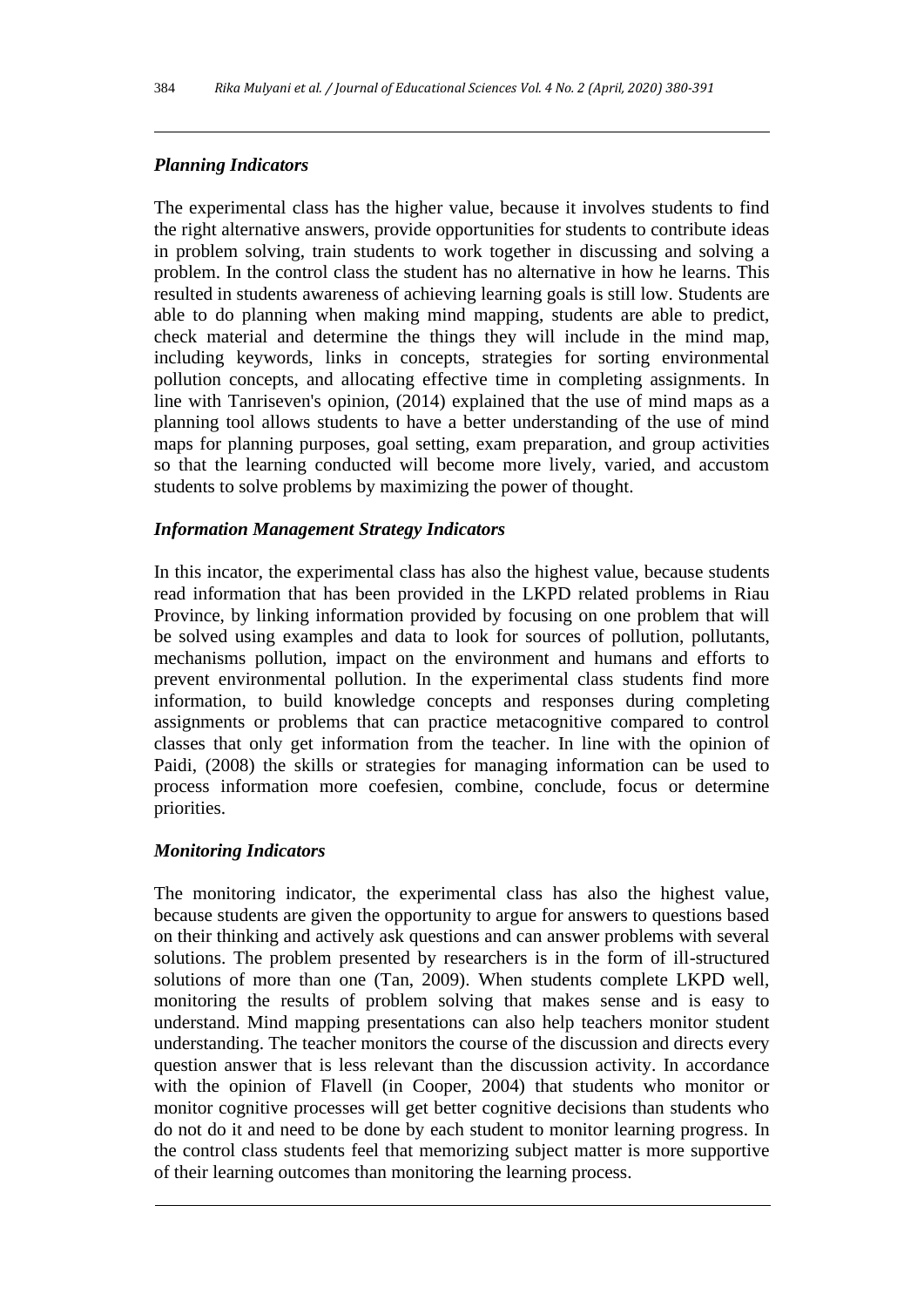## *Debugging Strategies*

In the experimental class, the students have the highest value for this item. It is because students are able to correct classmates mistakes by exchanging ideas and asking teachers to understand concepts. This is in line with the opinion of Paidi, (2008) that debugging strategies are steps taken to correct misunderstanding or acquisition. In the experimental class students were able to solve the problem by finding a misunderstanding in answering the problem by reading or re-examining the problem while the control class did not pay close attention to the problem because there was no group discussion in the learning process.

### *Evaluation Indicators*

In the experimental class, it has the highest value, because in working on assignments students do not just think how to complete the task, but always evaluate themselves with the belief that the given task or problem has been solved properly and correctly. Students continue to strive to be able to complete the task very well together through group discussions and independently. Seen at the presentation, the presenter group reads the results of the mind mapping that has been made, while the other groups evaluate and give suggestions from the mind mapping results. Active interaction occurs in group discussions to make a mind mapping summary.

In accordance with the opinion of Lai et al., (2011) evaluation as an activity of assessing the periodic and regulatory processes of one's learning as well as reforming or revising an objective achieved. Students who have not been able to do reflection activities means these students do not have good metacognitive skills. With mind mapping, students can know the extent of their understanding of the material, so students can find out the meaning of the learning process. In accordance with research Ulfa et al., (2015) stated that mind mapping summaries can help students to develop metacognitive awareness.

With the application of the PBL learning model inviting students to solve problems that occur in Riau and surrounding provinces. With the existence of metacognitive abilities can help students make the right decisions, careful, systematic, logical, and consider various angles and can make students think about work planning to problem solving (Patonah, 2014). Students know how well success in problem solving is because students re-examine concepts or problems in LKPD by exchanging ideas to be able to summarize material in the form of mind mapping. At the beginning of the meeting students were still shy about asking both friends and teachers and the next meeting students were able to discuss well with their friends. By discussing and asking questions, students can correct misconceptions about concepts.

Achievement of student learning outcomes is not only influenced by the level of teacher knowledge of the subject matter to be taught, but is determined by the learning model and awareness of students themselves during the learning process takes place. The application of a good learning model can help students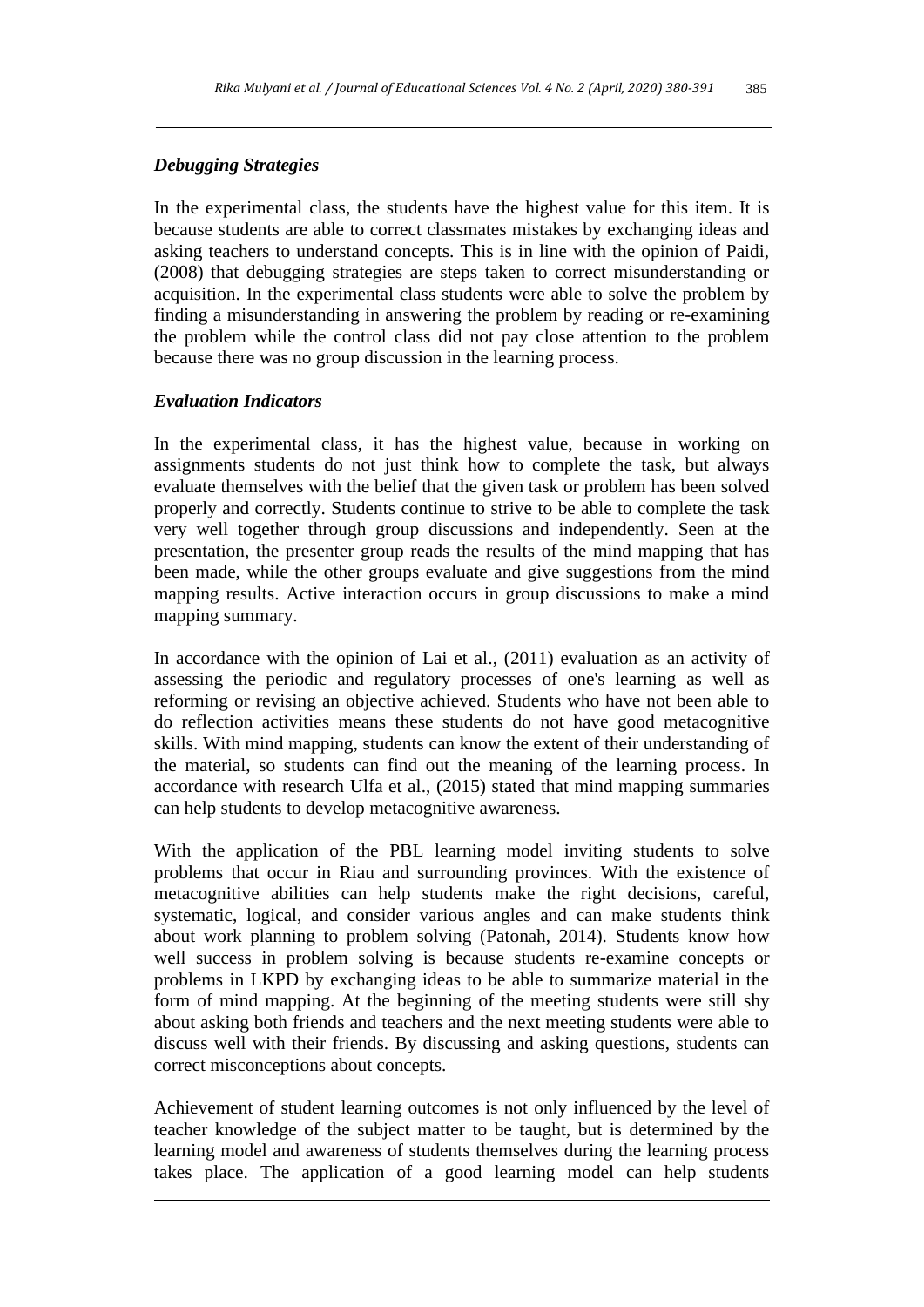understand the lesson well too (Slameto, 2010). In line with the research of Hadi et al., (2009) shows that students who are taught using the PBL model have better metacognitive skills than students who are taught with conventional models.

Learning control class is still ongoing with the teacher providing information to students through the lecture method followed by regular discussion and question and answer. Though metacognitive abilities do not appear by themselves according to research Merina, (2019). One systematic effort is needed, one of them through the PBL model. In accordance with the opinion of Goodnough et al, (2003) states that PBL can increase student awareness in self-regulation (metacognitive).

In this study, mind mapping was assessed in groups to determine the participation of all group members. Each group has been able to make the broad material more concise and be able to explain the overall material learned in a concise language, use pictures and colors to make it more interesting, and integrate information more effectively and fun. This is relevant to the opinion of Wibowo, (2008), stating how the proper arrangement of notes and pictures can affect how information is remembered and constructed effectively effectively. In making mind mapping students are invited to optimize the work of both brains optimally according to the opinion of Buzan, (2006). The use of mind mapping has been done well even though there are still some students who still ask how to make mind mapping well. This can be seen from the results of the mind mapping assessment presented in Table 3.

| Group             | <b>Meeting I</b> | <b>Meeting II</b> | <b>Meeting III</b> |
|-------------------|------------------|-------------------|--------------------|
|                   | 70               | 80                | 85                 |
| $\overline{2}$    | 60               | 75                | 80                 |
| 3                 | 65               | 80                | 85                 |
| $\overline{4}$    | 70               | 80                | 85                 |
| 5                 | 70               | 85                | 90                 |
| 6                 | 70               | 80                | 85                 |
| 7                 | 75               | 85                | 90                 |
| The highest score | 75               | 85                | 90                 |
| Lowest value      | 60               | 75                | 80                 |
| Average           | 69               | 81                | 86                 |
| Category          | Less             | Enough            | Good               |

Table 3. The results of the mind mapping assessment on the concept of environmental pollution class X MIPA 4 in groups in SMAN 7 Pekanbaru

Based on table 3, the first meeting of air pollution materials in making mind mapping summaries obtained an average of 69 categories that were still lacking. Seen from completing assignments, students already understand the problems that arise from the phenomenon of forest fires that occur in their environment and are able to provide solutions with strategies and action plans by reducing excessive forest fires, checking air quality status, and greening in urban areas. When making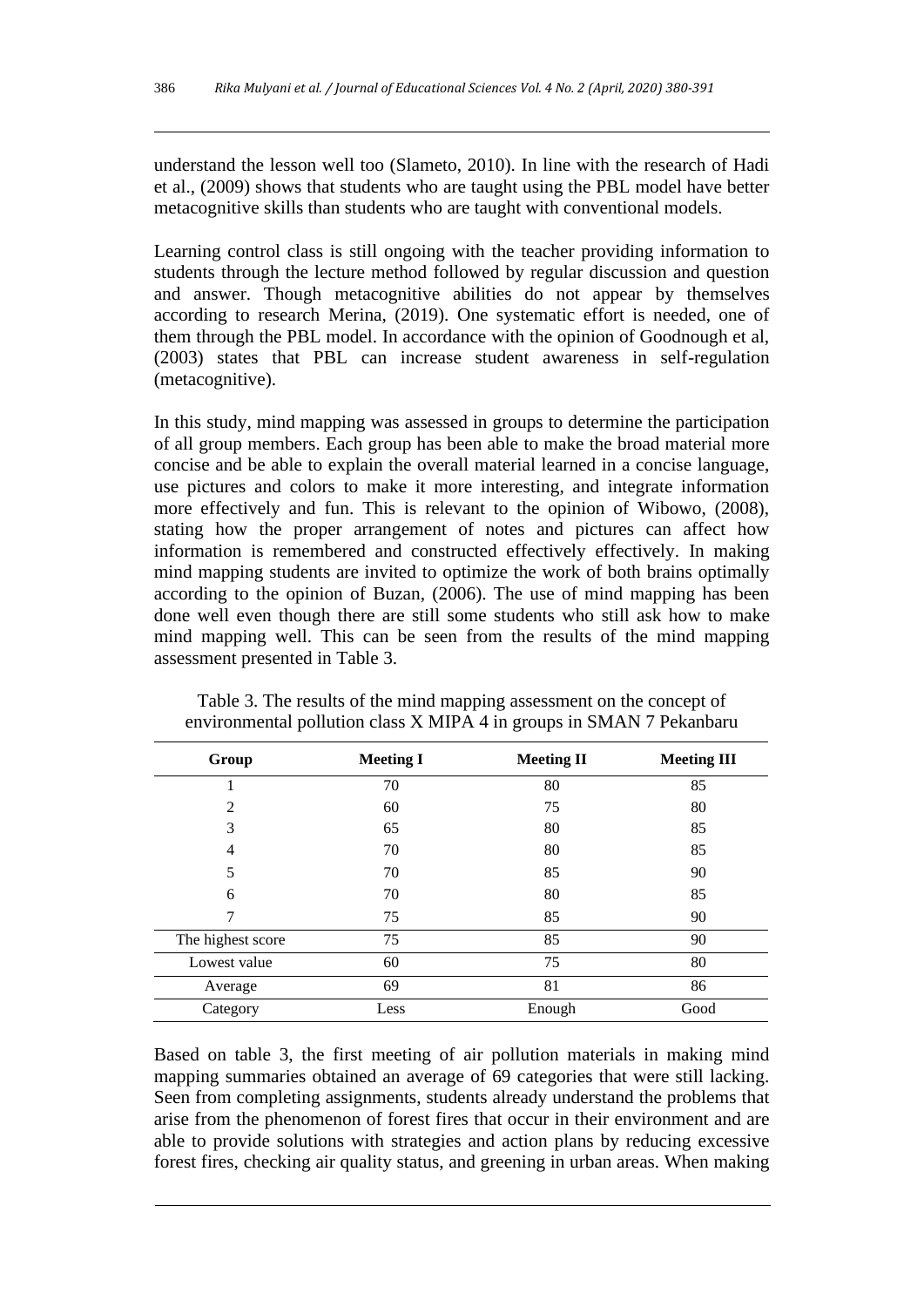mind mapping, students are not accustomed to connecting each concept with the core branches, images and colors. Seen from the summary concept words made by students are more directed into making concept maps.

The second meeting of water pollution materials, students in making a mind mapping summary obtained an average of 81 categories enough. Students already understand the problems that arise from four polluted rivers in Riau Province and are able to provide solutions with strategies and action planning that is not throwing both organic and inorganic waste into the river, conducting waste treatment before dumping waste into the river, recycling organic waste as compost or fodder so as not to be wasted as waste in the river, and carry out regular monitoring of factories and households that are around the river. When making mind mapping, students have become accustomed to being seen when students can relate each concept to the core branches, images and colors quite well.

The third meeting of soil pollution material, students in making a mind mapping summary obtained an average of 86 good categories. Students already understand the problems that arise from the phenomenon of the heavy metal content of the PETI Kuantan River and are able to provide solutions with strategies and action planning that is to clean heavy metals and reduce levels of heavy metals in the soil so that pollutants are reduced. When making mind mapping, students are used to being seen when students can relate each concept to the core branches, images, and colors well.

In the mind mapping summary students are able to discuss by exchanging ideas in the learning process so that students find their own concepts in groups. Mind mapping can change students' initial knowledge in accordance with concepts that are believed to be true. The summary column made blank can train students to understand the concepts they have by using students' own language and words. In accordance with the opinion of Firdaus, (2010) with mind mapping students are able to reconstruct the information that has been obtained. To measure students' abilities in analyzing and evaluating problems, additional data is needed for researchers in the form of a description test about the concept of environmental pollution. Data on the results of cognitive assessment of students can be seen in Table 4.

| <b>Interval</b>   | <b>MIPA Experiment Class X Grade 4</b> |                   | Value of Control Class X MIPA 2 |                   |
|-------------------|----------------------------------------|-------------------|---------------------------------|-------------------|
|                   | Pre-test $(\% )$                       | Post-test $(\% )$ | Pre-test $(\% )$                | Post-test $(\% )$ |
| $91-100(A)$       | -                                      | 1(3)              |                                 |                   |
| $83-90$ (B)       |                                        | 24 (68)           |                                 | 4(11)             |
| 75-82 $(C)$       |                                        | 9(26)             |                                 | 11(31)            |
| $<$ 75 (K)        | 35 (100)                               | 1(3)              | 36 (100)                        | 21 (58)           |
| Total<br>students | 35                                     | 35                | 36                              | 36                |
| Average           | 46,86                                  | 83,86             | 38,68                           | 72,78             |
| Category          | Not complete yet                       | Complete          | Not complete yet                | Not complete yet  |

Table 4. Students cognitive assessment based on metacognitive description tests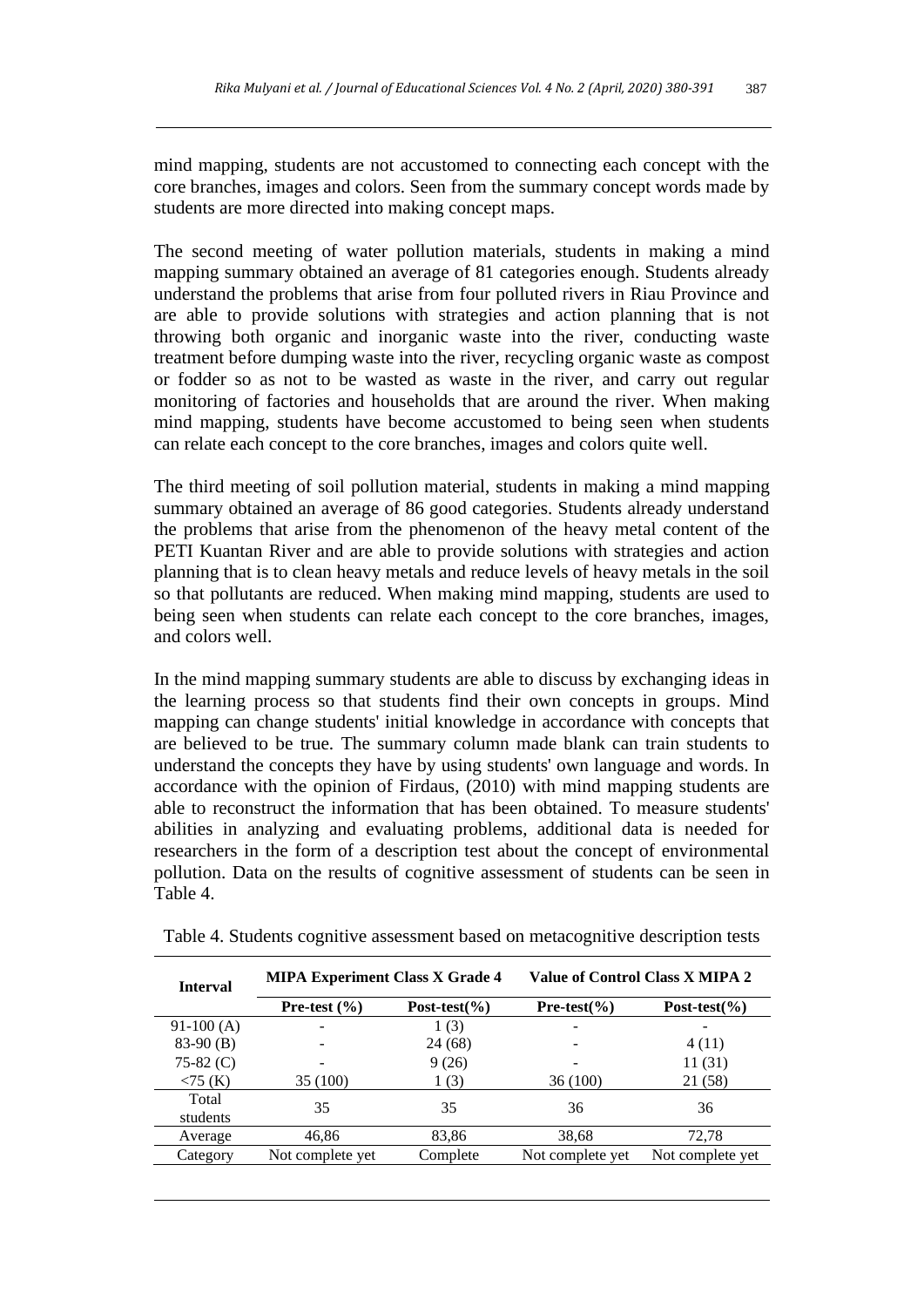Based on table 4 the results of the pretest and posttest scores of students with the average experimental class are higher than the average control class. In the experimental class, there was a very good category of 1 person, a good category of 24 people and quite a category of 9 people with a total of 34 students completing the KKM. Through the PBL model students discover concepts from independent learning experiences that make students always remember concepts for a long time according to research by Nur et al., (2020).

Environmental pollution material has problems that are often faced by students in daily life. Students are faced with environmental problems that require high-level thinking in solving them. The problem presented by researchers is in the form of ill-structured solutions of more than one (Tan, 2009). Students have been able to complete LKPD well, with various alternative solutions that make sense and are easy to understand. In accordance with the opinion of Marshall, (2003) practicing the students' metacognitive abilities can be done by giving difficult questions that allow students to provide a variety of alternative correct answers.

The experimental class uses a problem based learning model, encourages students to actively seek knowledge to identify and solve existing problems in LKPD, encourage students to work together with one another in groups to jointly solve the problems faced so that in answering student questions more able to answer or solve these problems according to the research of Lufri et al., (2020). It can be seen from the average value of the posttest in the experimental class of 83.86 complete categories and the control class posttest average of 72.78 unfinished categories.

Finding information, building knowledge and writing down what is thought and responses that arise during completing assignments or problems turns out to be very helpful to students in solving problems and training students in summarizing in the form of mind mapping. Strengthened by research Ulfa et al., (2015) states that metacognitive abilities increase after mind mapping is applied. This is indicated by an increase in the percentage of students' posttest scores. In accordance with research conducted by Bahri, (2010) said that students who have high metacognitive awareness will also have a good impact on cognitive learning outcomes.

From the prerequisite test, the metacognitive ability measurement data has met parametric requirements, namely the data is normally distributed and the data group variables are homogeneous, so that the data can be continued with the parametric hypothesis test using Analysis of Variance (ANOVA). Based on the results of the Analysis of Variance (ANOVA) statistical test, it showed that the significance value was 0,000, it can be seen that H0 was rejected, meaning that there was an increase in students' metacognitive abilities through mind mapping with problem based learning learning models on the concept of environmental pollution. Seen from the way of thinking of students in solving problems in LKPD and the questions given by the teacher and can understand the extent of success that has been achieved in learning. When understanding problems, students are able to show how to learn, and how to monitor their own learning, so students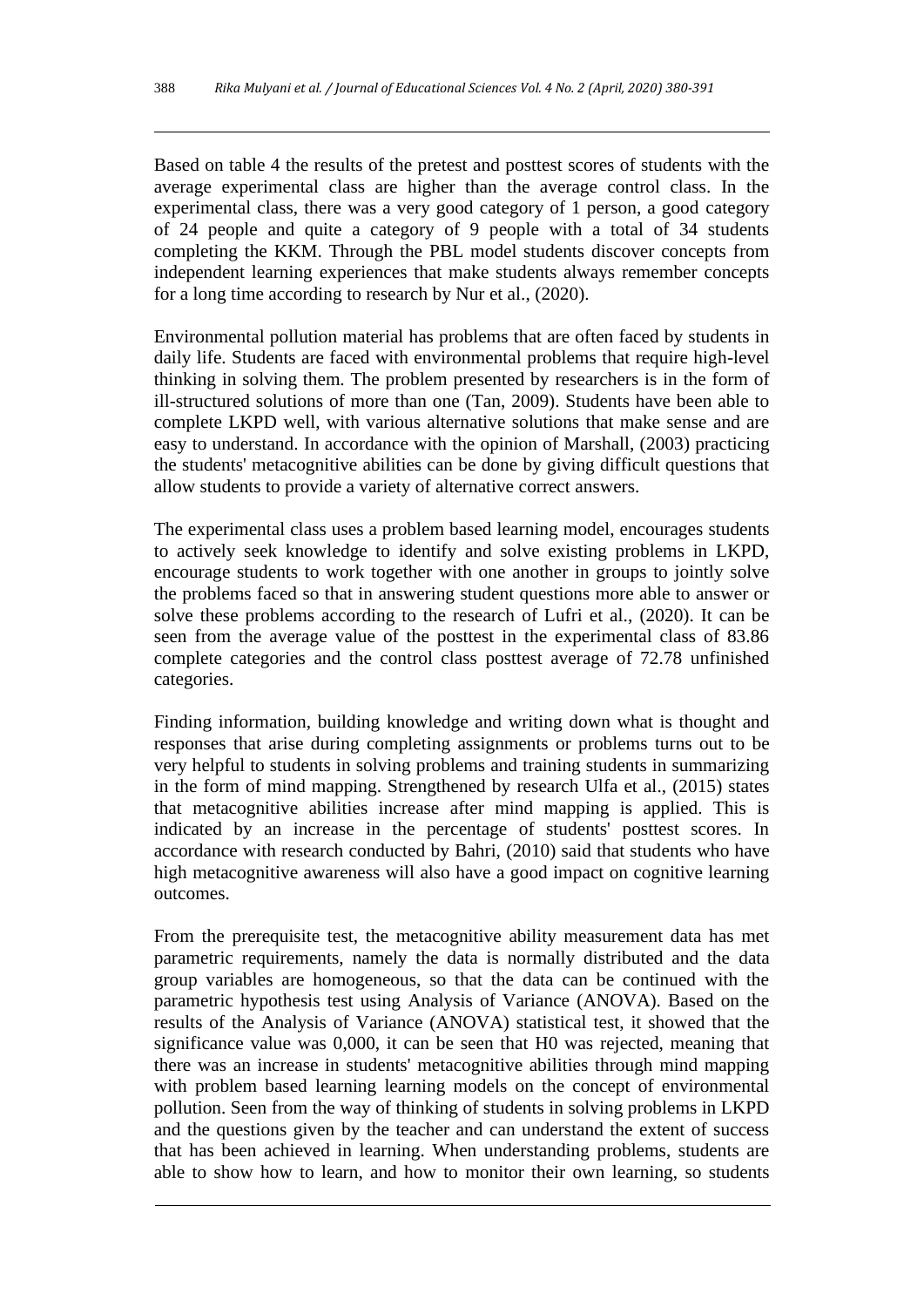become more active and independent. This is in line with the opinion of Petters, (2000) explains that metacognitive enables students to develop into independent learners, because it encourages students to be regulators of themselves and become assessors of their own thoughts and learning.

According to the research of Chintani et al., (2018) concluded that there was an effect of the problem based learning model with mind mapping on metacognitive knowledge with a tcount greater than ttab (40.68> 2.039). Sudiarta, (2006) argues that metacognitive activities have the potential to produce students who have high-level thinking competencies, which can improve student learning outcomes. This is because students are able to complete their learning tasks well through the ability to plan, organize themselves, and evaluate the learning process.

#### **4. Conclusion**

The mind mapping in the problem based learning model of the concept of environmental pollution has an effect on the metacognitive abilities of class X students of SMAN 7 Pekanbaru. The effect can be seen with an average value of an overall indicator, which is all the indicator including in the excellent category. The best metacognitive indicator of students is at the examination of measures with very good category.

#### **References**

- Bahri, A. (2010). Pengaruh Strategi Pembelajaran Reading Questioning and Answering (RQA) pada Perkuliahan Fisiologi Hewan terhadap Kesadaran metakognitif, keterampilan metakognitif, dan hasil belajar kognitif mahasiswa jurusan biologi FMIPA UNM. *Tesis.* Malang: PPS Negeri Malang.
- Buzan, T. (2006). *Buku Pintar Mind Mapping.* Terjemahan Susi Purwoko. Jakarta: PT.Gramedia Pustaka Utama.
- Chintani, S., Deswidya, S, H., & Salim, E. (2018). Pengaruh Model Problem Basic Learning Dengan Teknik Mind Mapping Terhadap Kemampuan Berpikir Kritis dan Pengetahuan Metakogitif Siswa Sekolah Menengah Pertama. *Jurnal Pendidikan Biologi.* 8 (1), 1-5.
- Cooper, S. (2004). Metacognition in the Adult Learner*.* Diakses 28 Mart 2017 dari http://.www.wsu.Metacognition and Its Instrument.htm.
- Farrand, P., Fearzana, H., & Hennessy, E. (2002). The Efficacy of the Mind Map Study Technique. *Medical Educatio*, 36, 426 – 43.
- Firdaus, W. (2010). Uji coba metode mind mapping untuk meningkatkan kemampuan membaca sekilas (skimming). *Jurnal UPI dan UPSI Bandung*, 4(2), 356-365.
- Goodnough, K., & Cashion, M. (2003). Fostering Inquiry through Problem-Based Learning*. The Science Teacher*, 70(6), 21- 25.
- Hadi., & Nurul, A. (2009). Pengaruh Penerapan Strategi Pembelajaran Problem Based Learning (PBL) terhadap Keterampilan Metakognitif dan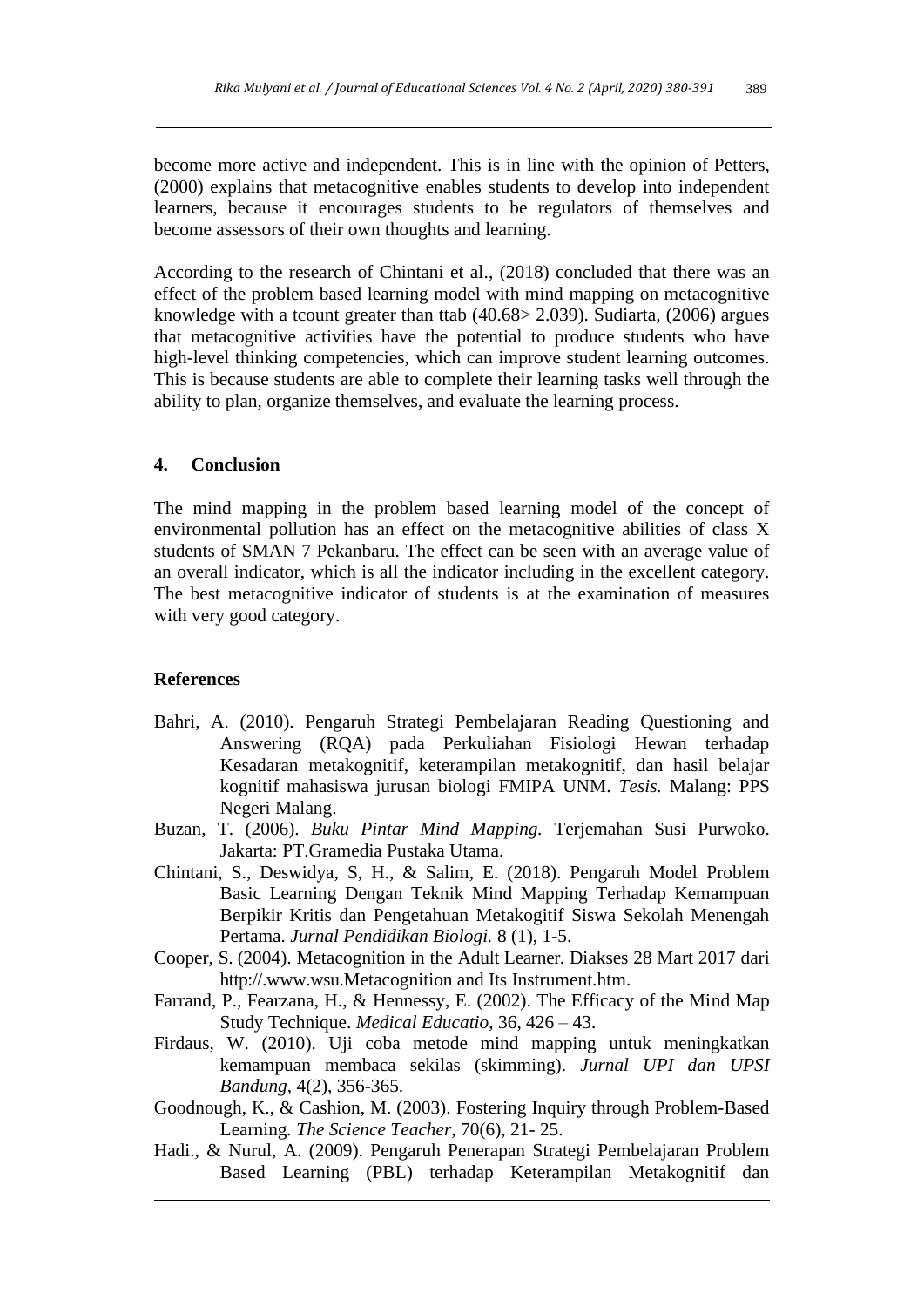Pemahaman Konsep Siswa Kelas X di SMA Negeri 8 Malang pada Kemampuan Akademik Berbeda. *Skripsi Tidak Diterbitkan*. Malang: FMIPA Universitas Negeri Malang.

- Hilman. (2014). Pengaruh Pembelajaran Inkuiri Terbimbing dengan Mind Map terhadap Keterampilan Proses Sains dan Hasil Belajar IPA. *Jurnal Pendidikan Sains,* 2 (4), 221-22.
- Lai., & E, R. (2011). *Metacognition: Literature Review.* Diakses tanggal 18 September 2017 dari http://www.pearson assesments.com/research
- Lufri., Fitria, L., & Azwir, A. (2020). Effect of Active Learning in Form of Scientific Approach with Assistance of Student Worksheets Based Problem Based Learning (PBL) Towards Students Biology Psychomotor Competence in Bacterial Material. *Journal of Educational Sciences*. 4 (1), 20-29.
- Marshall, M. (2003). Metacognition. Thinking about Think-ing is Essential for Learning*.*diakses 27 Januari 2017 dari [http://teach](http://teach-ers.net/gazette/June03/marshallprint.html)[ers.net/gazette/June03/marshallprint.html](http://teach-ers.net/gazette/June03/marshallprint.html)
- Merina, P. (2019). Student Tutoring, Facilitator and Explaining Models: A Problem Solving Metacognition towards Learning Achievements of Informatic Students. *Journal of Educational Sciences*. 3 (2), 145-154.
- Nur, A., Yenita, R., & Atma, M. (2020). Development of Learning Tools by Application of Problem Based Learning Models to Improve Mathematical Communication Capabilities of Sequence and Series Materials. *Journal of Educational Sciences*. 4 (1), 62-72.
- Paidi. (2008). Pengembangan Perangkat Pembelajaran Biologi yang Mengimplementasikan PBL dan Strategi Metakognitif serta Keefektivitasnya terhadap Kemampuan Metakognitif, Pemecahan Masalah, dan Penguasaan Konsep Biologi Siswa SMA di Sleman Yogyakarta. *Disertasi.* Malang.
- Patonah, S. (2014). Elemen Bernalar Tujuan pada Pembelajaran IPA Melalui pendekatan Metakognitif Siswa SMP. *Jurnal Pendidikan IPA Indonesia,*  3(2), 128-133.
- Petters, E. (2000). Connecting Inquiry to The Nature of Science as a metacognitive Resource. *Science Education*, 10(5), 101-104.
- Schraw., & G, Dennison, S. (1994). Assessing Metacognitive Awarness. Contempory Educational Psychology*, 19, 460-475.*  http://wiki.biologyscholars.org/@api/deki/file/99/=schraw 1994.pdf.
- Slameto. (2010). *Belajar dan Faktor-Faktor Yang Mempengaruhi*. Edisi Revisi. Bandung: Rhineka Cipta.
- Suastra. (2013). Pengaruh Model Pembelajaran Berbasis Masalah terhadap Sikap Ilmiah dan Keterampilan Berpikir Kritis. *Journal Program Pascasarjana Universitas Pendidikan Ganesha,* (3), 1-10.
- Sudiarta, P. (2006). Penerapan Strategi Pembelajaran Berorientasi Pemecahan Masalah dengan Pendekatan Metakognitif Untuk Meningkatkan Pemahaman Konsep dan Hasil Belajar Mahasiswa*. Jurnal Pendidikan dan Pengajaran.* (3), 588-602.
- Sugiyono. (2014). *Penelitian Pendidikan*. AlfaBeta
- Suherman. (2001). *Strategi Pembelajaran Matematika Kontemporer.* Bandung. UPI. Diakses Unduh 30 juli 2018 dari file.upi.edu.